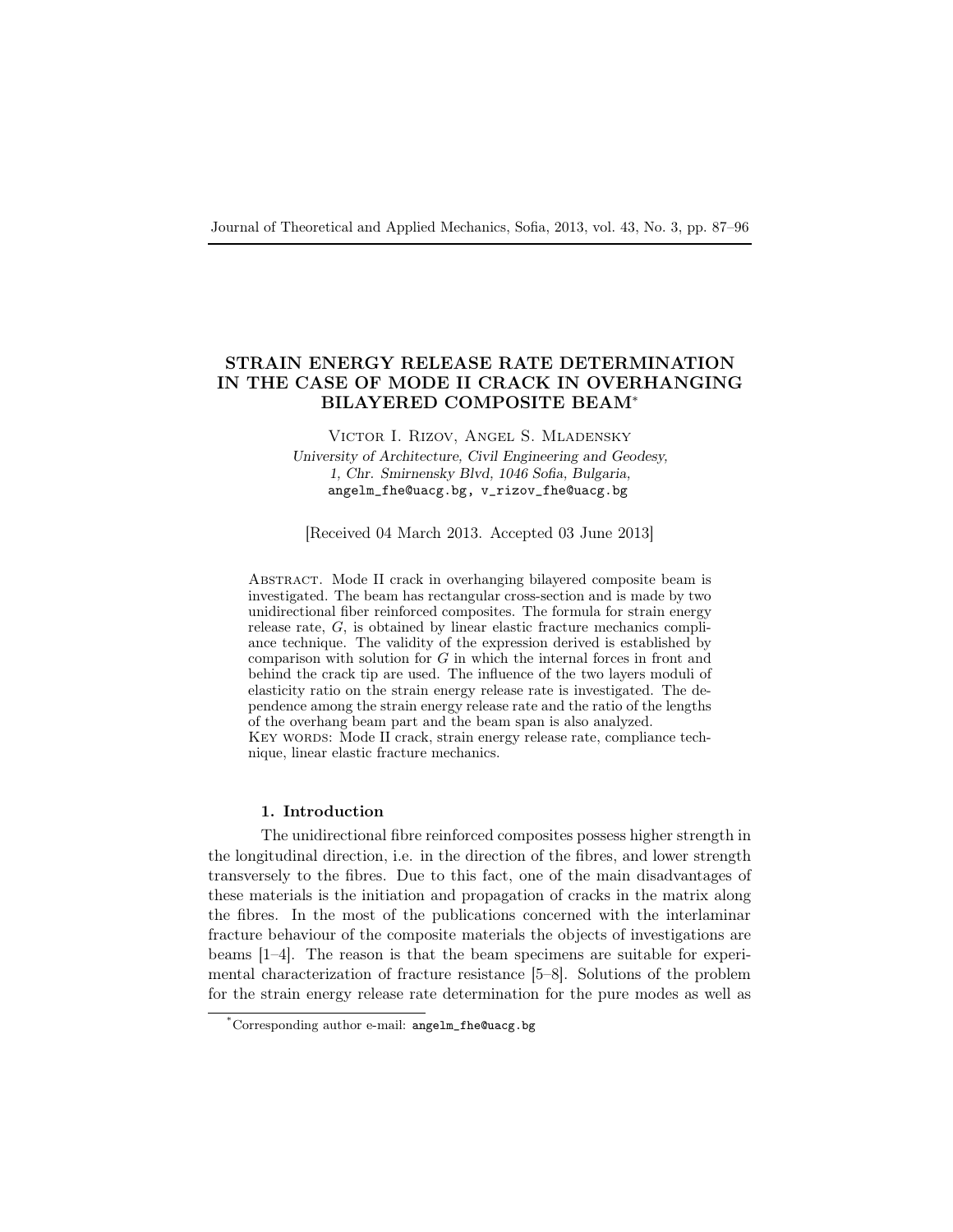the mixed modes cracks are derived. The commonest configurations for crack analysis are double cantilever beam (DCB), asymmetric double cantilever beam (ADCB), simply supported beam loaded by a vertical force in the middle (ENF) and simply supported beam loaded by two vertical forces (MMB).

In the present study, the overhanging bilayered unidirectional fibre reinforced composite beam containing a crack between the layers is considered. The reinforcing fibres are situated longitudinally to the beam axis. Besides, the fibres are uniformly distributed in the cross-sectional plane of the beam. The load represents a vertical force  $F$  applied at the end of the overhang beam part (Fig. 1).



Fig. 1. Beam specimen investigated

It should be noted that, due to the supports position, the force  $F$  causes mutual displacements of the two crack arms in the manner of Mode II crack. By definition, in the case of Mode II fracture, the relative displacements of the two crack arms are along the crack, as shown in Fig. 2 [9–13]. Hence, considering the mutual displacements of the crack arms of the beam shown in Fig. 1, it can be concluded that they correspond to the definition of Mode II fracture. Moreover, this fact could be proved by determination of the mutual displacements of two opposite points belonging to the crack arms, for example points  $B$  and  $D$  (Fig. 1).



Fig. 2. Mutual displacements of the crack arms in the case of Mode II fracture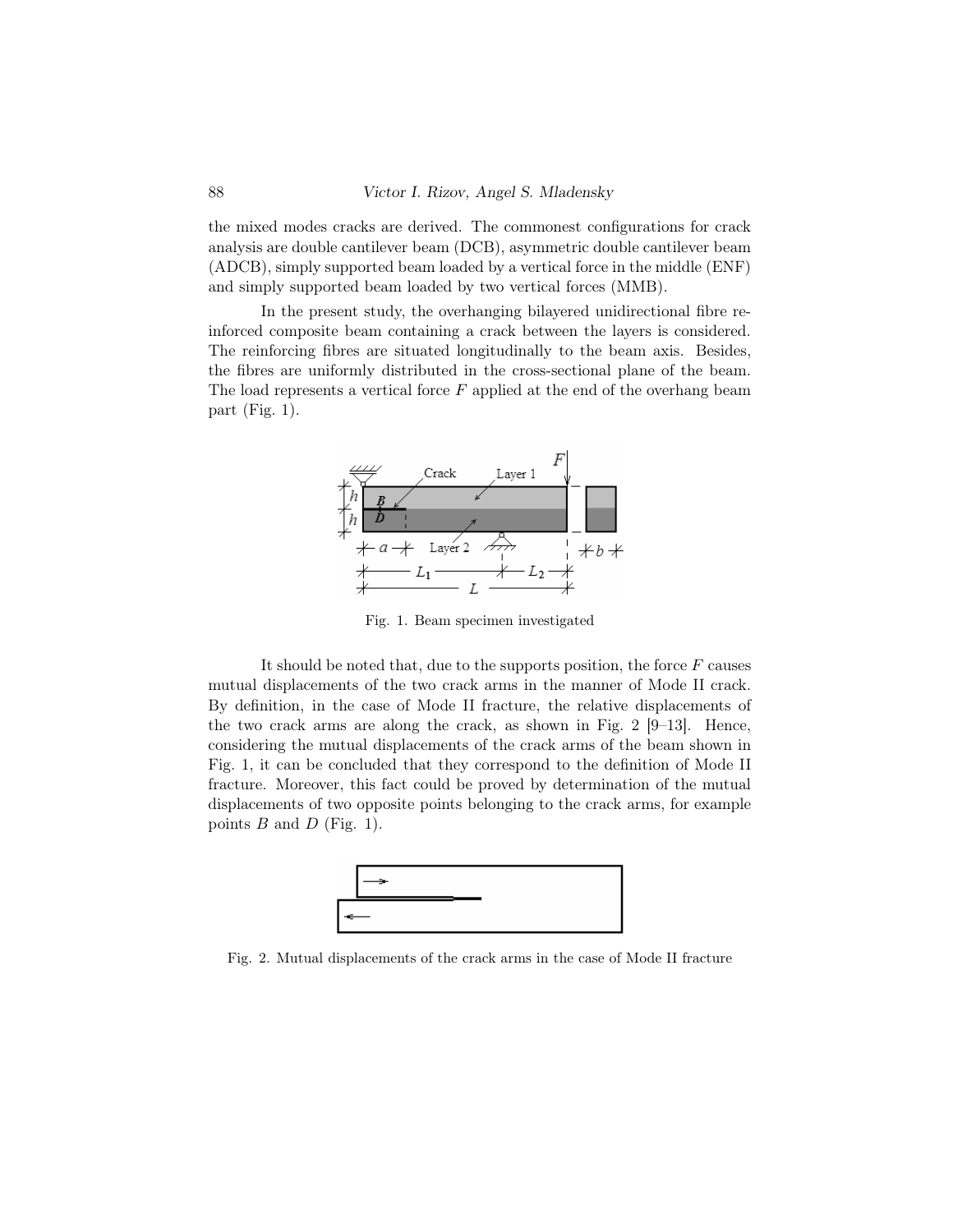#### 2. Determination of the strain energy release rate

The linear elastic fracture mechanics compliance technique is applied in order to obtain the formula for the strain energy release rate, G [14, 15]. According to this technique, the expression for  $G$  is:

$$
(1) \tG = \frac{F^2}{2b} \frac{dC}{da},
$$

where  $F$  is the external force,  $b$  is the length of the crack front (here,  $b$  is the width of the beam),  $C$  is the beam compliance,  $a$  is the crack length.

The beam compliance is obtained on the basis of the formula:

$$
(2) \tC = \frac{w}{F},
$$

where  $w$  is the vertical displacement of the beam section where the force  $F$ is applied. It should be noted that the influence of the shearing forces on the vertical displacement is taken into account in order to obtain the more complete solution.



Fig. 3. Support reactions of the beam investigated

First, the support reactions are determined and shown in Fig. 3. Then, since the interaction between the layers in the cracked beam portion the left support reaction is resolved into components for each crack arm by the help of [16]. Thus, the components  $F_1$  and  $F_2$  of the force  $F\frac{L_2}{L_1}$  are obtained, as follows (Fig. 4):

(3) 
$$
F_1 = F \frac{L_2}{L_1} \frac{E_1}{E_1 + E_2}, \quad F_2 = F \frac{L_2}{L_1} \frac{E_2}{E_1 + E_2},
$$

where  $E_1$  and  $E_2$  are the moduli of elasticity of the two layers, respectively.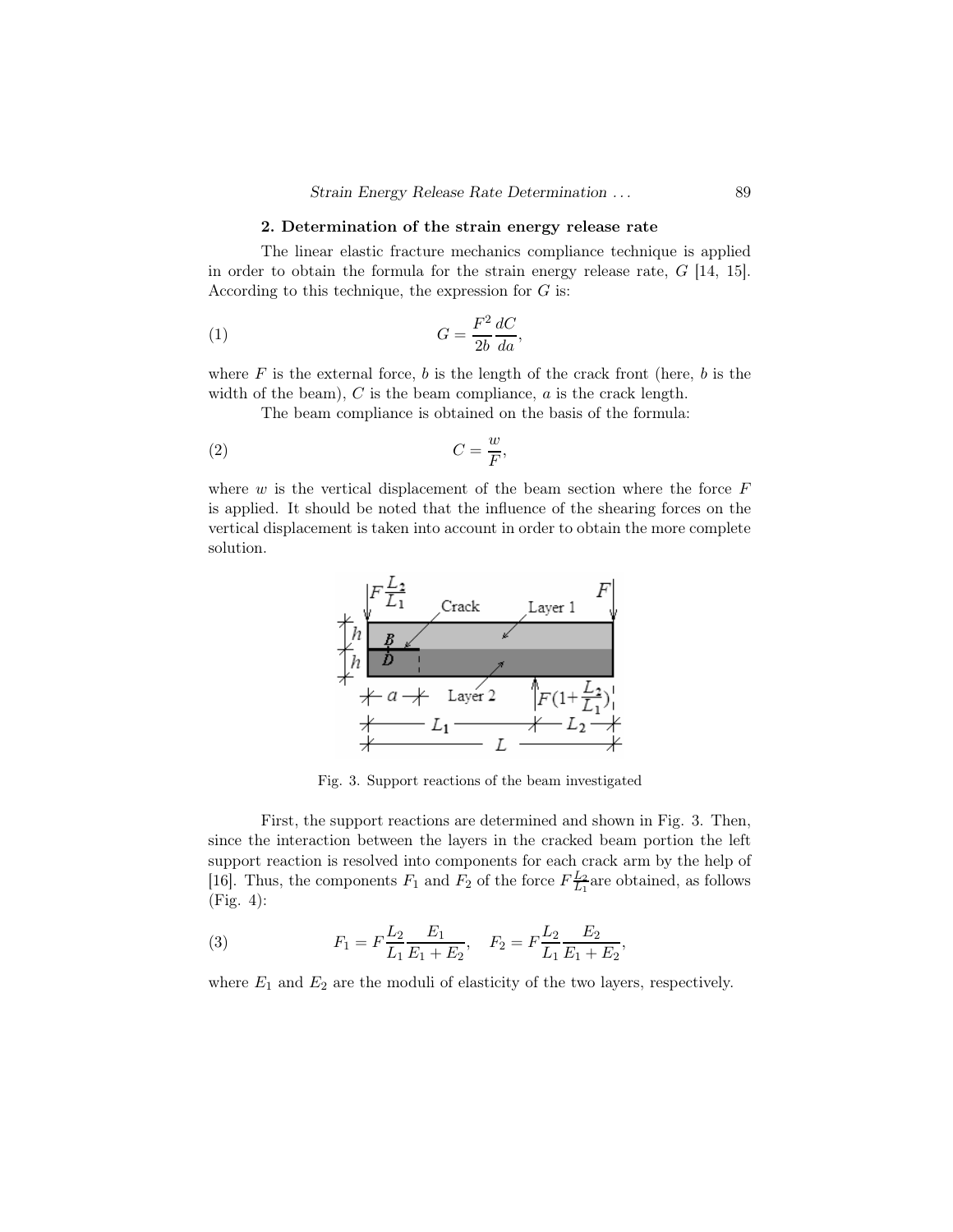

Fig. 4. Resolution of the left support reaction into components

Next step of the solution is to express the un-cracked beam portion modulus of elasticity,  $E$ , as well as the shear modulus,  $G'$ , as functions of the two layers moduli. The modulus of elasticity is derived on the basis of [17], where the stiffness of the bilayered beam subjected to bending is given by the equation:

(4) 
$$
EI = E_1 I_1 + E_2 I_2 + \frac{E_1 A_1 E_2 A_2 c^2}{E_1 A_1 + E_2 A_2}.
$$

In (4),  $I = \frac{2bh^3}{a}$  $\frac{\pi}{3}$  is the cross-sectional moment of inertia of the bilayered beam subjected to bending,  $I_1 = I_2 = \frac{bh^3}{10}$ 

 $\frac{\pi}{12}$  are the cross-sectional moments of inertia of the two layers,  $A_1 = A_2 = bh$  are the cross-sectional areas of the layers,  $c = h$  is the distance between the cross-sectional centers of gravity of the layers. Thus, the formula for the beam un-cracked portion modulus of elasticity takes a form:

(5) 
$$
E = \frac{E_1^2 + E_2^2 + 14E_1E_2}{8(E_1 + E_2)}.
$$

The un-cracked beam portion shear modulus is expressed by following equation taken from [18]:

(6) 
$$
G' = \frac{2G'_1 G'_2}{G'_1 + G'_2},
$$

where  $G'_1$  and  $G'_2$  are the shear moduli of the two layers, respectively.

Further, the vertical displacement  $w$  of the beam section where the force  $F$  is applied is determined by Mechanics of materials methods [19] adding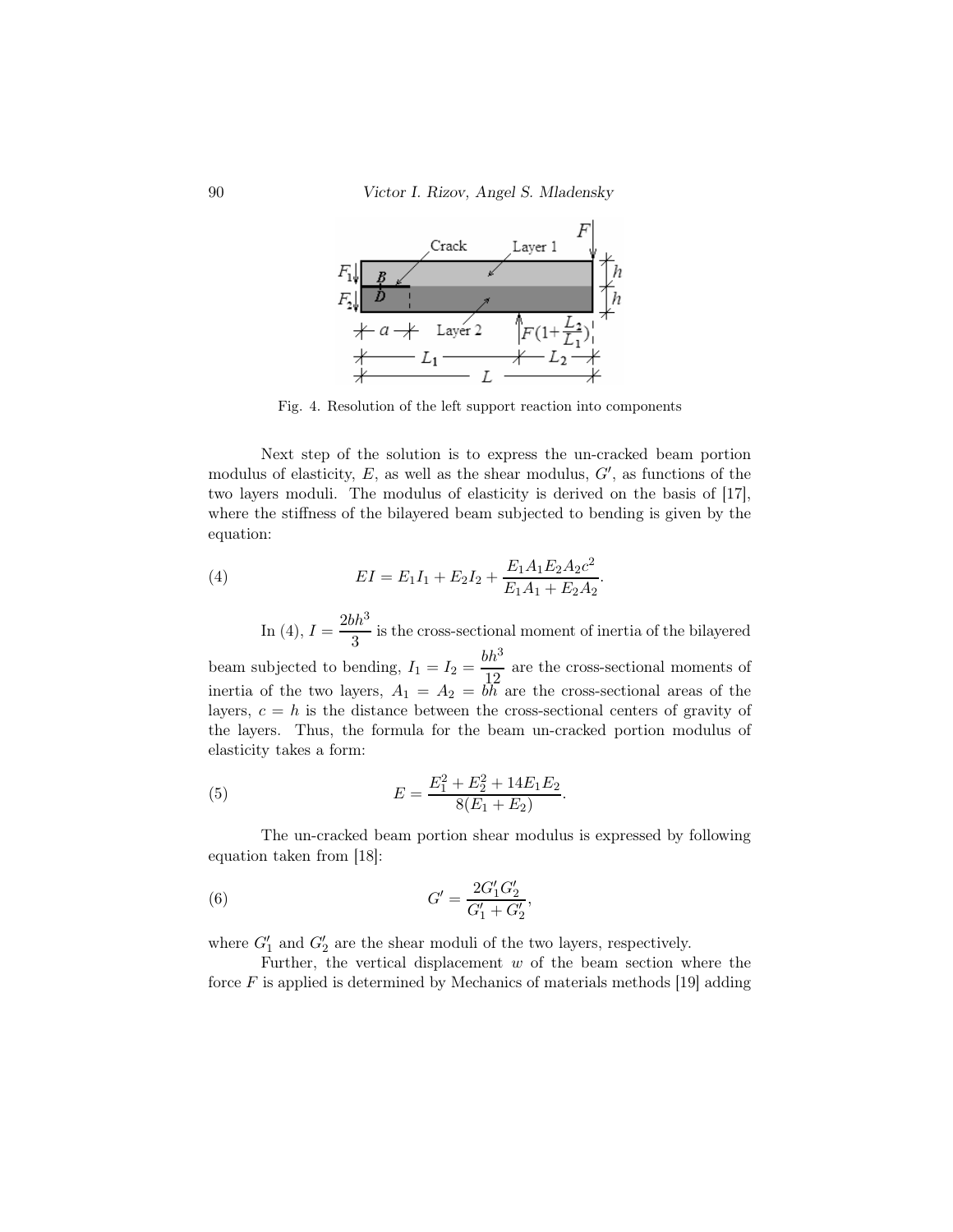the fact that the shearing forces influence is taken into account. Introducing the x-axis of origin the left section of the beam, the vertical displacement at distance  $x = L$  is derived as:

$$
w(L) = \frac{4FL_2^2a^3}{(E_1 + E_2)bh^3L_1^2} + \frac{4FL_2^2(LL_1^2 - a^3)}{bh^3L_1^2} \left(\frac{E_1 + E_2}{E_1^2 + E_2^2 + 14E_1E_2}\right) + \frac{kFL_2^2a}{bhL_1^2(E_1 + E_2)^2} \left(\frac{E_1^2}{G_1'} + \frac{E_2^2}{G_2'}\right) + \frac{kFL_2^2(G_1' + G_2')}{4G_1'G_2'bhL_1^2} \left(L_1 - a + \frac{L_1^2}{L_2^2}\right),
$$

where  $k$  is the shear coefficient.

Then, the expression of the beam compliance results in:

$$
C = \frac{w(L)}{F} = \frac{4L_2^2 a^3}{(E_1 + E_2) bh^3 L_1^2} + \frac{4L_2^2 (LL_1^2 - a^3)}{bh^3 L_1^2} \left(\frac{E_1 + E_2}{E_1^2 + E_2^2 + 14E_1E_2}\right) +
$$
  
(8)  

$$
+ \frac{kL_2^2 a}{bhL_1^2 (E_1 + E_2)^2} \left(\frac{E_1^2}{G_1'} + \frac{E_2^2}{G_2'}\right) + \frac{kL_2^2 (G_1' + G_2')}{4G_1' G_2' bhL_1^2} \left(L_1 - a + \frac{L_1^2}{L_2^2}\right).
$$

After that, the first order derivative of the compliance  $C$  with respect to the crack length  $a$  is determined. The result is:

(9)  
\n
$$
\frac{dC}{da} = \frac{12L_2^2a^2}{(E_1 + E_2)bh^3L_1^2} - \frac{12L_2^2a^2}{bh^3L_1^2} \left(\frac{E_1 + E_2}{E_1^2 + E_2^2 + 14E_1E_2}\right) + \frac{kL_2^2}{bhL_1^2} \left[\frac{E_1^2}{G_1'(E_1 + E_2)^2} + \frac{E_2^2}{G_2'(E_1 + E_2)^2} - \frac{G_1' + G_2'}{4G_1'G_2'}\right].
$$

Substituting (9) in (1) the strain energy release rate formula takes the form:

(10)  
\n
$$
G = \frac{F^2}{2b} \frac{dC}{da} = \frac{6F^2 L_2^2 a^2}{(E_1 + E_2) b^2 h^3 L_1^2} - \frac{6F^2 L_2^2 a^2}{b^2 h^3 L_1^2} \left(\frac{E_1 + E_2}{E_1^2 + E_2^2 + 14E_1 E_2}\right) + \frac{kF^2 L_2^2}{2bhL_1^2} \left[\frac{E_1^2}{G_1' (E_1 + E_2)^2} + \frac{E_2^2}{G_2' (E_1 + E_2)^2} - \frac{G_1' + G_2'}{4G_1' G_2'}\right].
$$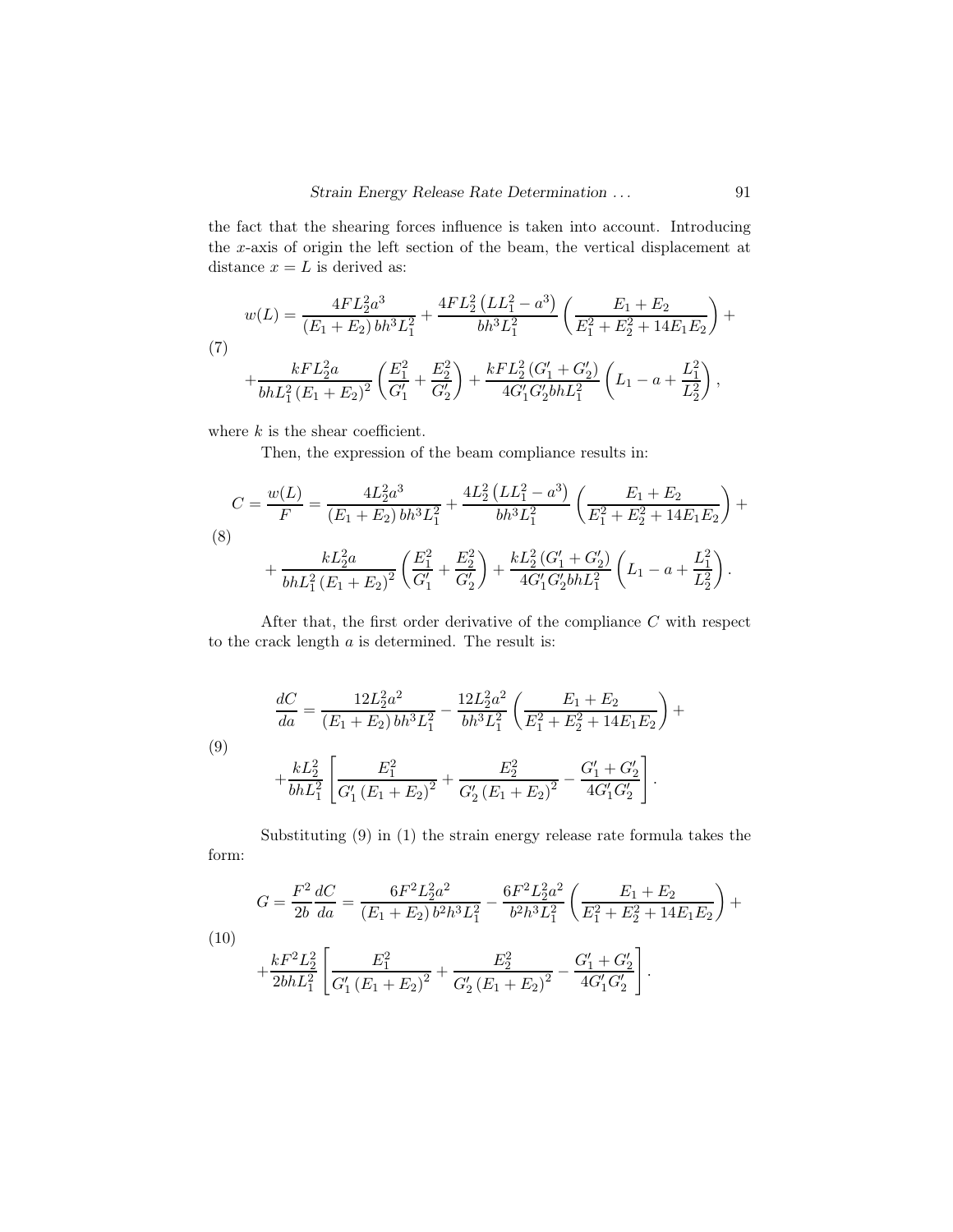Finally, simplifying  $(10)$ , for G is obtained:

(11)  
\n
$$
G = \frac{72F^2L_2^2a^2}{b^2h^3L_1^2} \left[ \frac{E_1E_2}{(E_1 + E_2)(E_1^2 + E_2^2 + 14E_1E_2)} \right] +
$$
\n
$$
+ \frac{kF^2L_2^2}{2bhL_1^2} \left[ \frac{1}{(E_1 + E_2)^2} \left( \frac{E_1^2}{G_1'} + \frac{E_2^2}{G_2'} \right) - \frac{G_1' + G_2'}{4G_1'G_2'} \right].
$$

# 3. Check of the solution validity

In order to validate (11), the strain energy release rate is also determined by the following formula [20]:

(12)  
\n
$$
G = \frac{1}{2b} \left( \frac{N_1^2}{E_1 A_1} + \frac{N_2^2}{E_2 A_2} - \frac{N^2}{EA} \right) + \frac{1}{2b} \left( \frac{M_1^2}{E_1 I_1} + \frac{M_2^2}{E_2 I_2} - \frac{M^2}{EI} \right) + \frac{k}{2b} \left( \frac{V_1^2}{G_1' A_1} + \frac{V_2^2}{G_2' A_2} - \frac{V^2}{G'A} \right),
$$

where  $N_1$ ,  $V_1$ ,  $M_1$  are the internal forces in the upper crack arm of the beam section behind the crack tip,  $N_2$ ,  $V_2$ ,  $M_2$  are the internal forces in the lower crack arm of the beam section behind the crack tip,  $N, V, M$  are the internal forces of the beam section in front of the crack tip.

The internal forces of the beam sections in front and behind the crack tip are obtained, as follow:

$$
N_1 = 0
$$
,  $V_1 = -F\frac{L_2}{L_1}\frac{E_1}{E_1 + E_2}$ ,  $M_1 = -Fa\frac{L_2}{L_1}\frac{E_1}{E_1 + E_2}$ ;

(13) 
$$
N_2 = 0, \quad V_2 = -F\frac{L_2}{L_1}\frac{E_2}{E_1 + E_2}, \quad M_2 = -Fa\frac{L_2}{L_1}\frac{E_2}{E_1 + E_2};
$$

$$
N = 0,
$$
  $V = -F\frac{L_2}{L_1},$   $M = -Fa\frac{L_2}{L_1}.$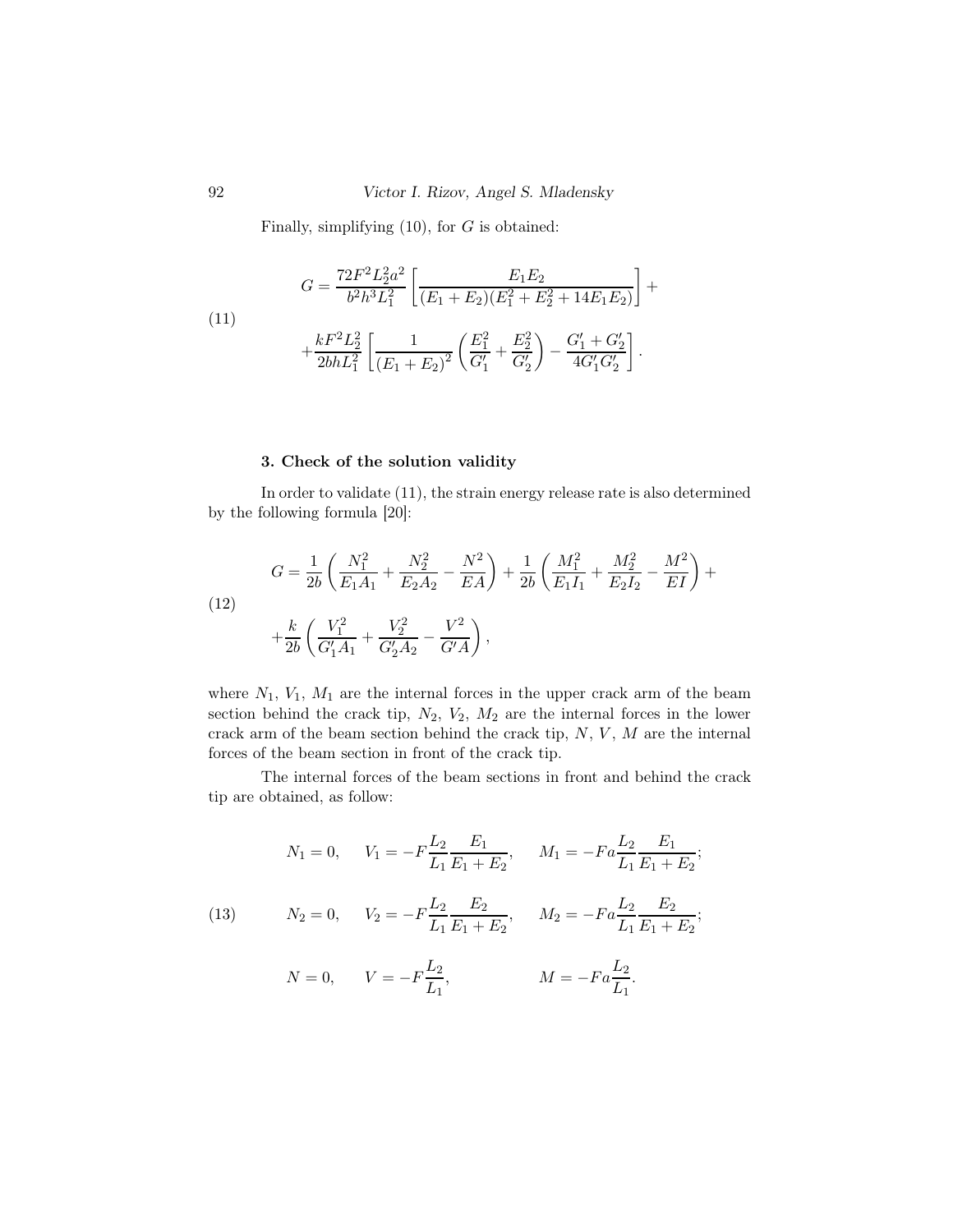Substituting  $(13)$  in  $(12)$  the expression for G results in:

(14)  
\n
$$
G = \frac{72F^2L_2^2a^2}{b^2h^3L_1^2} \left[ \frac{E_1E_2}{(E_1+E_2)(E_1^2+E_2^2+14E_1E_2)} \right] +
$$
\n
$$
+ \frac{kF^2L_2^2}{2bhL_1^2} \left[ \frac{1}{(E_1+E_2)^2} \left( \frac{E_1^2}{G_1'} + \frac{E_2^2}{G_2'} \right) - \frac{G_1'+G_2'}{4G_1'G_2'} \right].
$$

It is obvious that (11) and (14) completely match, meaning that the formula derived can be successfully applied for Mode II crack investigations in overhanging bilayered composite beams.

4. Investigation of the influence of the two layers moduli of elasticity ratio and the ratio of the lengths of the overhang beam part and the beam span on the strain energy release rate

In order to perform this investigation, (11) is rearranged in the manner:

.

(15) 
$$
\frac{G}{E_1 b} = \frac{72F^2 L_2^2 a^2}{E_1 b^3 h^3 L_1^2} \left[ \frac{E_1 E_2}{(E_1 + E_2)(E_1^2 + E_2^2 + 14E_1 E_2)} \right] +
$$

$$
\frac{1}{2} E_1^2 L_2^2 = \frac{1}{2} \left[ \frac{E_1 E_2}{(E_1 + E_2)(E_1^2 + E_2^2 + 14E_1 E_2)} \right] +
$$

$$
+\frac{kF^2L_2^2}{2E_1b^2hL_1^2}\left[\frac{1}{\left(E_1+E_2\right)^2}\left(\frac{E_1^2}{G_1'}+\frac{E_2^2}{G_2'}\right)-\frac{G_1'+G_2'}{4G_1'G_2'}\right]
$$

After that, the coefficients  $\theta = \frac{E_1}{E_1}$  $\frac{E_1}{E_2}, r = \frac{L_2}{L_1}$  $\frac{L_2}{L_1}$ ,  $\eta = \frac{G'_1}{G'_2}$  are introduced.

The result is:

$$
\frac{G}{E_1b}=\frac{72F^2a^2}{E_1^2b^3h^3}\left[\frac{\theta^2}{\left(1+\theta\right)(\theta^2+14\theta+1)}\right]r^2+
$$

(16)

$$
+\frac{kF^2}{2E_1G_1'b^2h}\left[\frac{\theta^2+\eta}{\left(1+\theta\right)^2}-\frac{1+\eta}{4}\right]r^2.
$$

Further, the coefficients  $\theta$  and r are assumed to take values 1, 2, 3, 4, and 5, while the parameter  $\eta$  and the expressions out of the brackets are supposed to be equal to one. The influence of the parameters  $\theta$  and r on G is given in Table 1. It is evident, that when the two layers moduli of elasticity ratio has minimum value, i.e.  $\theta = 1$ , the strain energy release rate takes the smallest value, too. This finding could be explained by the fact that in the case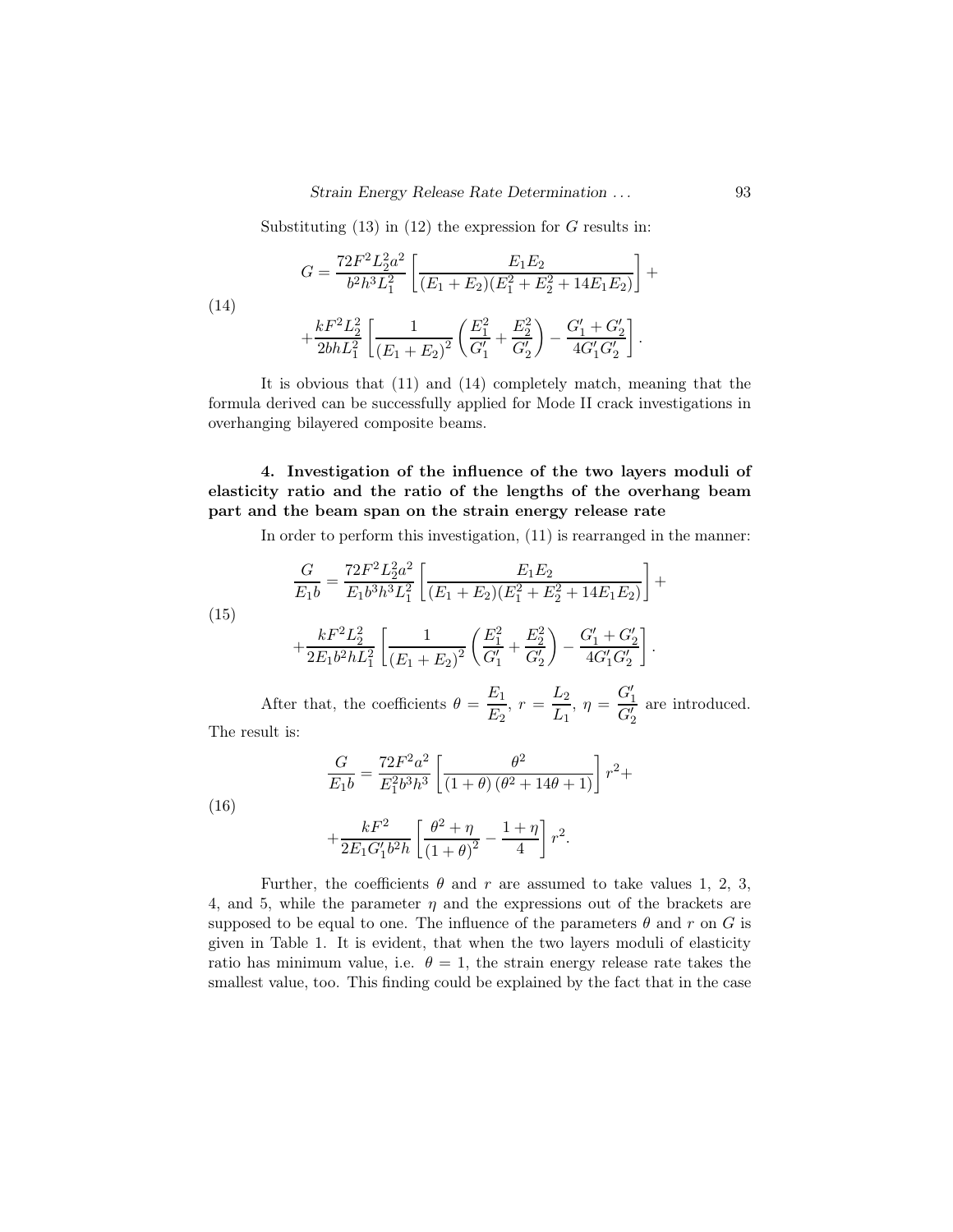of equal moduli of elasticity of the two layers, the stiffnesses of the two crack arms are equal, which reduces the crack arms mutual displacements and  $G$ , as well.

|                   |                              |       |       | $-2$  | $\overline{ }$<br>10 |           |
|-------------------|------------------------------|-------|-------|-------|----------------------|-----------|
| $\frac{G}{E_1 b}$ | $\boldsymbol{r}$<br>$\theta$ |       | 2     | 3     | $\overline{4}$       | 5         |
|                   |                              | 0.031 | 0.125 | 0.281 | 0.500                | 0.781     |
|                   | 2                            | 0.096 | 0.384 | 0.864 | 1.534                | $2.398\,$ |
|                   | 3                            | 0.168 | 0.673 | 1.514 | 2.692                | 4.207     |
|                   | 4                            | 0.224 | 0.895 | 2.015 | 3.581                | 5.596     |
|                   | 5                            | 0.266 | 1.068 | 2.403 | 4.272                | 6.675     |

Table 1. Influence of the coefficients  $\theta = \frac{E_1}{E_1}$  $\frac{E_1}{E_2}$  and  $r = \frac{L_2}{L_1}$  $rac{L_2}{L_1}$  on  $rac{G}{E_1}$  $\frac{c}{E_1b}$ .

Besides, it is obvious that when the ratio of the lengths of the overhang beam part and the beam span takes the smallest value, i.e.  $r = 1$ , the strain energy release rate also has the smallest magnitude. The explanation of this circumstance is the short pitch of the applied force when  $r = 1$ . The magnitudes of the bending moments in the beam sections in front and behind the crack tip is directly related to the applied force and the pitch of the force, as well. Then, the longer pitch results in the bigger bending moments and strain energy release rate.

#### 5. Conclusions

The overhanging bilayered beam made by two unidirectional fibre reinforced composite materials is investigated. The beam contains an interlaminar crack situated between the layers and orientated parallel to the fibres. The expression for the strain energy release rate is obtained on the basis of linear elastic fracture mechanics. The formula derived is verified by comparison with the solution for  $G$  in which the internal forces in the beam sections in front and behind the crack tip are used. Complete coincidence is established. The influence of the two layers moduli of elasticity ratio on the strain energy release rate is analyzed. The increase of this ratio leads to the increase of G since the horizontal mutual displacements of the crack arms increase. The increase of the ratio of the lengths of the overhang beam part and the beam span also causes the increase of G. The reason is the increase of the bending moments in the beam sections in front and behind the crack tip.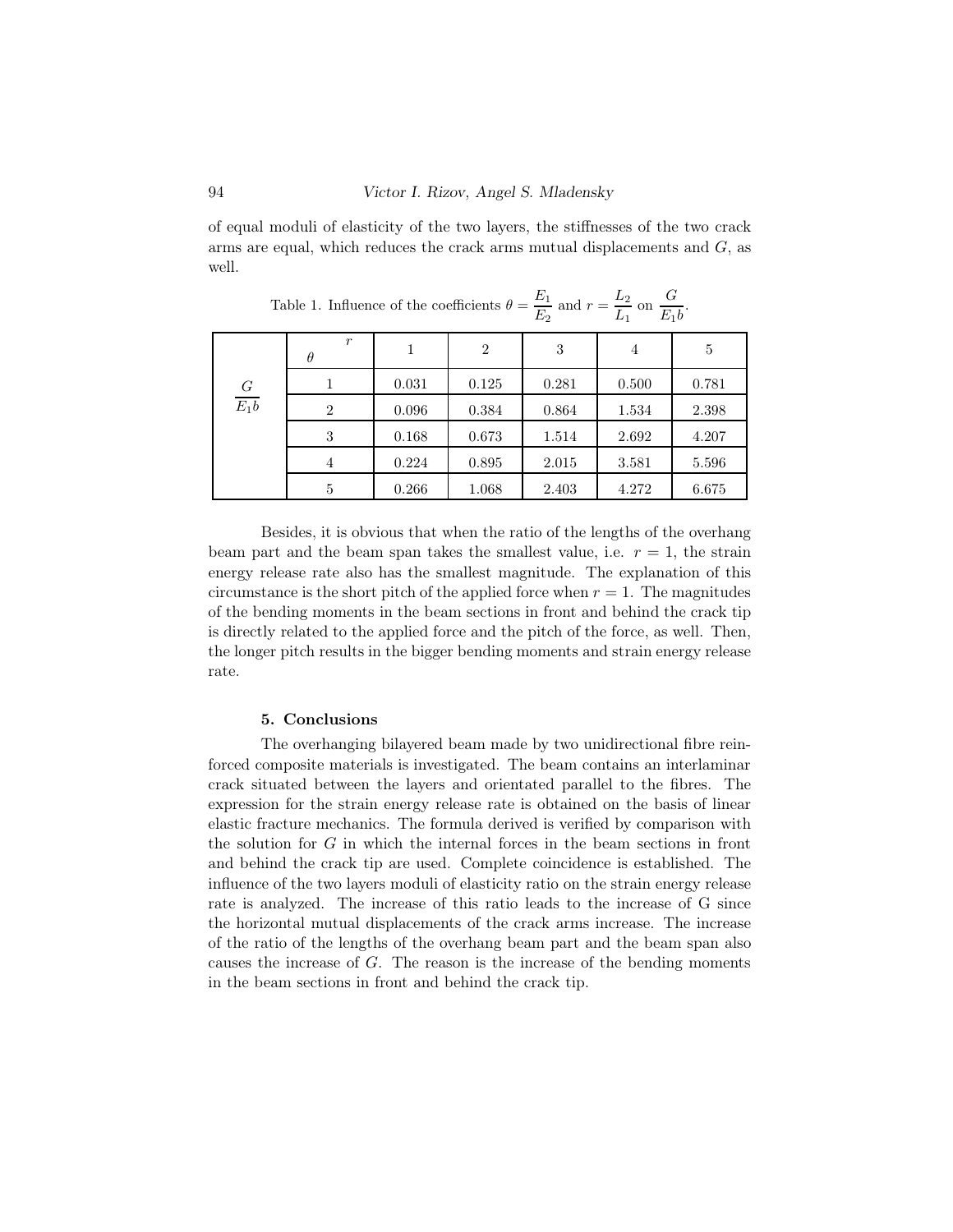The overhanging beam considered might be used as a specimen for experimental investigation of Mode II interlaminar cracks in composite materials. Moreover, formula (11) can be directly applied for the strain energy release rate determination on the basis of experimental data. In order to perform that, the magnitude of force  $F$  and the corresponding crack length  $a$  obtained during the experiment have to be introduced in (11).

### **REFERENCES**

- [1] Szekrenyes, A. Pre-stressed Composite Specimen for Mixed-mode I/II Cracking in Laminated Materials. Journal of Reinforced Plastics and Composites, 29 (2010), 3309–3321.
- [2] O'Brien, K. Characterization, Analysis and Prediction of Delamination in Composites Using Fracture Mechanics, NASA Langley Research Center, 2001.
- [3] Szekrenyes, A. Improved Analysis of the Modified Split-cantilever Beam for Mode-III Fracture. International Journal of Mechanical Sciences, 51 (2009), 682– 693.
- [4] Szekrenyes, A. Improved Analysis of Unidirectional Composite Delamination Specimens. Mechanics of Materials, 39 (2007), 953–974.
- [5] Crews Jr., J. H., J. R. Reeder. A Mixed-Mode Bending Apparatus for Delamination Testing, NASA Technical Memorandum 100662, 1988.
- [6] Szekrenyes, A. Crack Stability of Fracture Specimens used to Test Unidirectional Fibre Reinforced Material. Experimental Mechanics, 50 (2010), 473–482.
- [7] Davies, P. Protocols from Interlaminar Fracture Testing of Composites, European Structural Integrity Society, Polimers & Composites Task group, September 1993.
- [8] Szekrenyes, A., J. Uj. Over-leg Bending Test for Mixed-mode I/II Interlaminar Fracture in Composite Laminates. International Journal of Damage Mechanics, 16 (2007), 5–33.
- [9] Broek, D. Elementary Engineering Fracture Mechanics, Springer, 1986.
- [10] GOSPODINOV, G. Introduction to Fracture Mechanics, www.uacg.bg/pw/gg/FM (in Bulgarian).
- [11] Prashant, K. K. Elements of Fracture Mechanics, Tata McGraw-Hill Education, 2009.
- [12] Parton, V. Fracture Mechanics from Theory to Practice, Moscow, Nauka, 1990 (in Russian).
- [13] Pilkey, W. D. Formulas for Stress, Strain and Structural Matrices, John Wiley&Sons, 1994.
- [14] Wang, C. H. Introduction to Fracture Mechanics, Melbourne, DSTO Aeronautical and Maritime Research Laboratory, 1996.